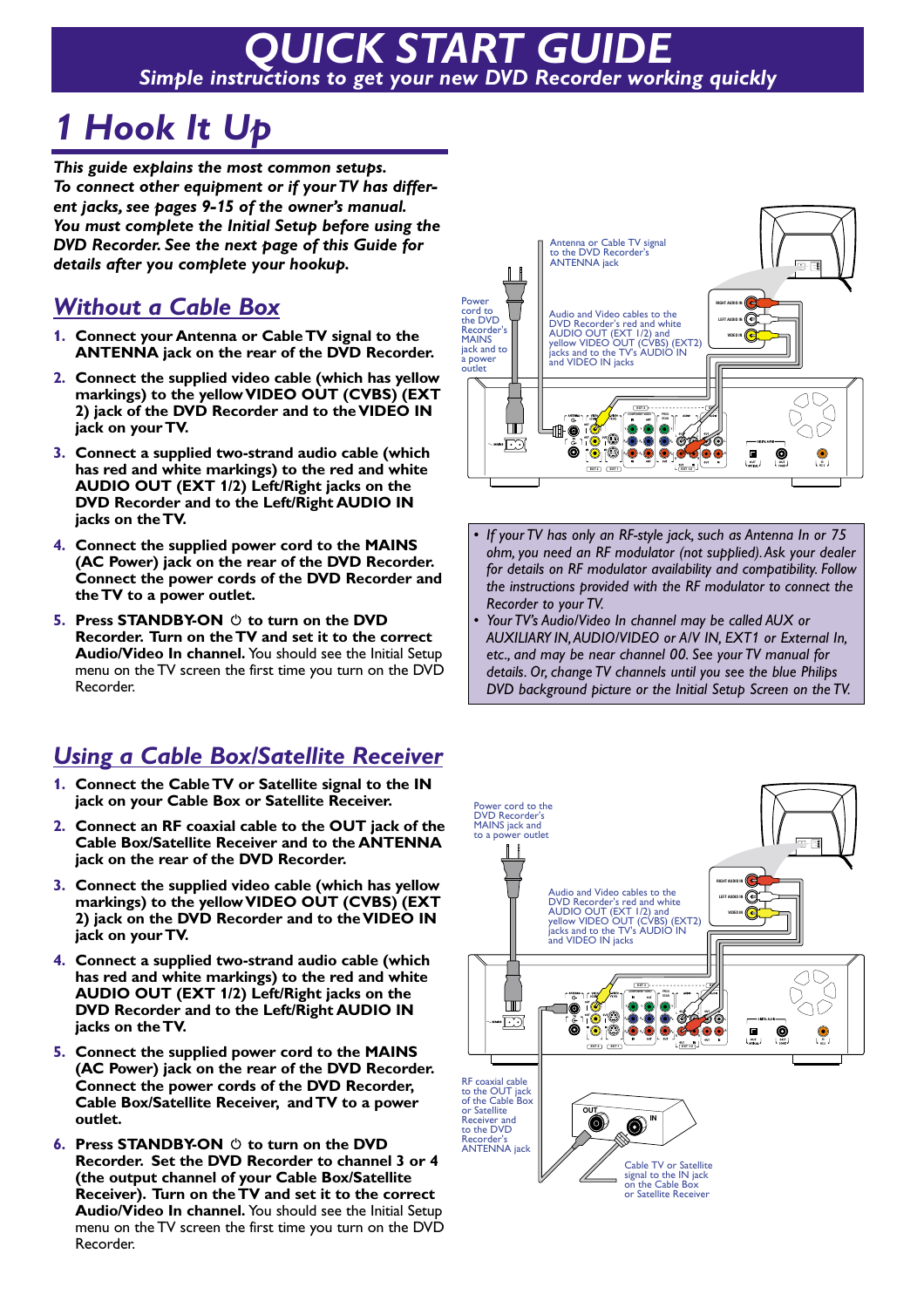## **2 Set Up the Recorder**

*Before you can use your new DVD Recorder to play Discs or make recordings, you must complete the Initial Setup.When you turn on the DVD Recorder for the first time, the menus shown at right will appear on the TV screen. TURN ON TV will appear on the DVD Recorder's display panel.*

#### **Use the Arrow buttons and the OK button on the DVD Recorder's remote control to select items. Follow the on-screen instructions. Press SYSTEM MENU to clear the screen when TV channels are set.**

You will choose languages for different features, choose a TV Shape, and set up TV channels. This process will only take a couple of minutes, but you must complete it before you can use the DVD Recorder.

You can not turn off the DVD Recorder or use any of the buttons on the DVD Recorder until you finish the Initial Setup.The only way to quit the Initial Setup is to disconnect the power cord. If you quit, the Initial Setup will appear again the next time you turn on the DVD Recorder.The menus will not go away until you finish the Initial Setup.

For detailed instructions on completing the Initial Setup, see pages 16-17 in the accompanying Owner's Manual.



### *3 Play a Disc*

- **1. Press STANDBY-ON**  $\circledcirc$  to turn on the DVD **Recorder.** The green STANDBY-ON light will be on.
- **2. Turn on your TV. Set it to the correct Audio/Video In channel.**
- **3. Press OPEN/CLOSE ▲ on the front of the DVD** Recorder to open the disc tray. **Put a Disc in the tray**, with the label facing up and the shiny side facing down. **Press OPEN/CLOSE ▲ again to close the tray.**
- **4. Playback may start automatically. If not, use**  $\nabla$  $\triangle$ ; : **and OK on the remote control to select an item in the Disc menu or press PLAY**  $\triangleright$  **to start playback.**
- **1 4 5 DVD** RECORDER  $\bar{\odot}$ စ် စိ စ် စ် 6  $\tilde{O}$  $\boxed{aw}$  $\overline{\circ}$   $\circ$   $\circ$ DVD Indensed (0) saw front # ocor  $\begin{array}{c}\n\hline\n\text{where}\n\end{array}$ **3**
- **5.** To stop playback at any time, press STOP **E**.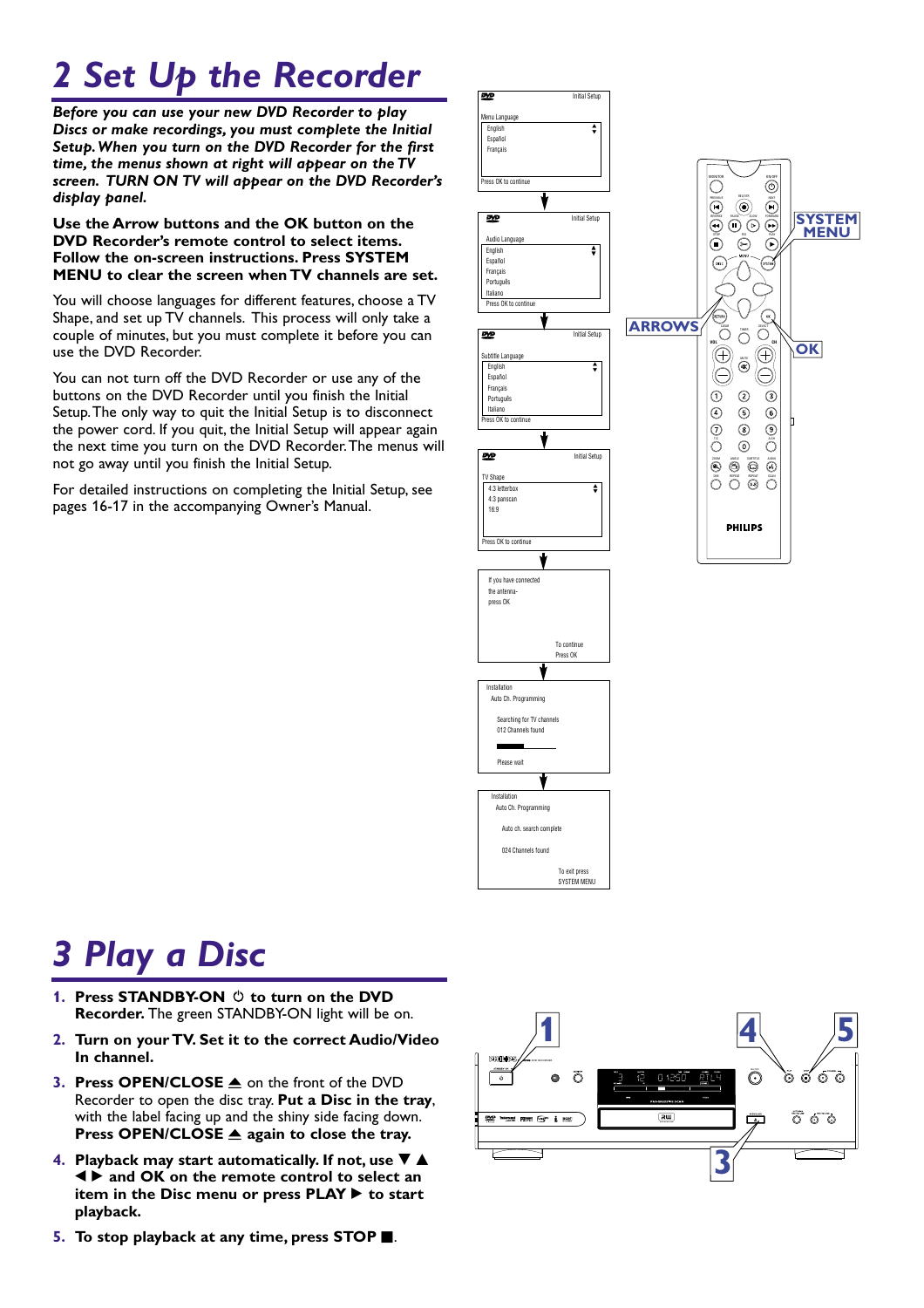### *4 Record a TV Program*

The DVD Recorder can record TV programming onto a DVD+RW or DVD+R. To quickly record a TV program, follow these steps. See the Owner's Manual for recording details.

- **1. Press OPEN/CLOSE ▲** to open the disc tray. Insert **a recordable DVD+RW or DVD+R, then press OPEN/CLOSE** ▲ again to close the disc tray.
- **2. Press ▼ to select an empty Title box in the Index Picture Screen on a DVD+RW.** On a DVD+R, the DVD Recorder automatically starts recording at the end of the Disc.
- **3. Press MONITOR** to see TV channels through the DVD Recorder.
- **4. Press CH+/- or the Number buttons** to select the channel you wish to record. (To adjust the recording speed, press SELECT. Details are in the Owner's Manual.)
- **5. Press REC/OTR to start recording.** RECORD will appear in red on the DVD Recorder's display panel.
- **6.** Press STOP **C** to stop recording. RECORD will flash briefly on the display panel.The Index Picture Screen will reappear after a few seconds.

### *5 Copy Videos to DVD*

To copy home video recordings from a cassette playing on a VCR/camcorder onto a DVD+RW/DVD+R, follow these steps.

- **1. Connect the DVD Recorder and TV as shown at right and on the first page of this Guide.**
- **2. Connect audio cables to the VCR's AUDIO Out jacks and to the red and white AUDIO In (CAM1/2) jacks on the front of the DVD Recorder. Connect a video cable to the VCR's VIDEO Out jack and to the yellow VIDEO In (CAM2) jack on the front of the DVD Recorder.** (To access the DVD Recorder's front jacks, remove the protective cover by pulling the left side of the cover toward you.)
- **3. Connect the power cords of all the equipment to a power outlet after you finish all other connections. Turn on the TV, DVD Recorder, and VCR. Set the TV to the correct Audio/Video In channel.**
- **4. Insert a tape in the VCR.** Stop play if necessary.
- **5. Press OPEN/CLOSE ≜** on the front of the DVD Recorder to open the disc tray. **Insert a recordable DVD+RW or DVD+R with the label facing up. Press OPEN/CLOSE** ▲ to close the disc tray. The Index Picture Screen will appear.
- **6.** Press ▼ on the DVD Recorder's remote control to **select an empty Title box in the Index Picture Screen on a DVD+RW.** On a DVD+R, recording starts at the end of the Disc automatically.
- **7. Press CH+/- to select CAM2 at the DVD Recorder.** CAM2 will appear in the Tuner Information Box and on the DVD Recorder's display panel. (To select a recording speed, press SELECT.)
- **8. Press MONITOR on the DVD Recorder's remote. Press PLAY on the VCR to start tape playback.**
- **9. Press RECORD on the DVD Recorder to start recording.** RECORD will appear in red on the DVD Recorder's display panel.
- **10.Press STOP on the DVD Recorder to stop recording. Stop the tape on the VCR.** The Index Picture Screen will reappear in a few seconds.